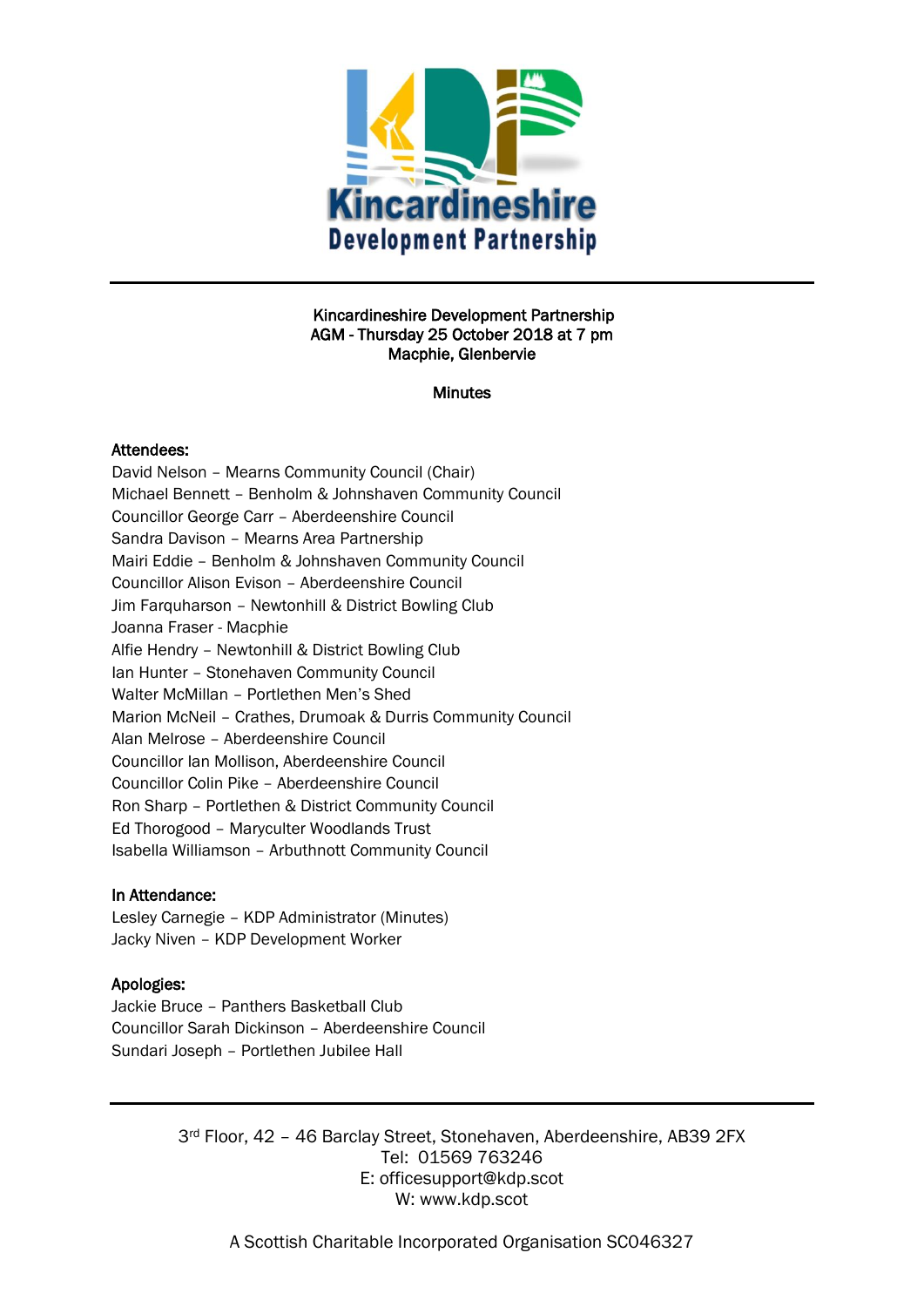

Julie Lindeman – Stonehaven Town Partnership Bob McKinney – North Kincardine Rural Community Council Michael Morgan - Newtonhill and Cammachmore Community Council Julia Morton - Starsparks Andrew Newton – Stonehaven Town Partnership Bridget Scott – Bettridge Centre Sheila Taylor – Inverbervie Lunch Club

# 1. Welcome

David Nelson welcomed all members, Trustees, Councillors and staff, and thanked them for attending.

## 2. Previous Minutes and Matters Arising.

The minutes of the AGM of 26 October 2017 were presented. Their approval was proposed by Walter McMillan and seconded by Ian Hunter. There were no matters arising.

## 3. Chairman's Report

David Nelson referred attendees to the KDP Annual Report, which was included in the papers for the meeting. David reinforced KDP's commitment to promoting community development and providing support and advice to community groups and social enterprises across K & M. It was noted that the administration of 3 windfarm community funds also facilitates contact with a wide range of smaller community groups and organisations. The Community Action Plans are progressing, although rather more slowly than had been anticipated.

Aberdeenshire Council continues to be the principal funder of KDP through a Service Level Agreement which is in place until 2020. KDP has operated within its budget and is now looking to generate various income streams for the future. David paid tribute to KDP staff and thanked the Trustees for their ongoing diligence and commitment. KDP's main strategic aim continues to be to help communities help themselves. There were no questions.

## 4. Treasurer's Report

Ian Hunter presented the annual accounts for KDP. The reserves have grown slightly but the proposed move to new office accommodation will increase costs and prudent financial management will be needed for the challenging times ahead. Ian thanked Lesley Carnegie and

3rd Floor, 42 – 46 Barclay Street, Stonehaven, Aberdeenshire, AB39 2FX Tel: 01569 763246 E: officesupport@kdp.scot W: www.kdp.scot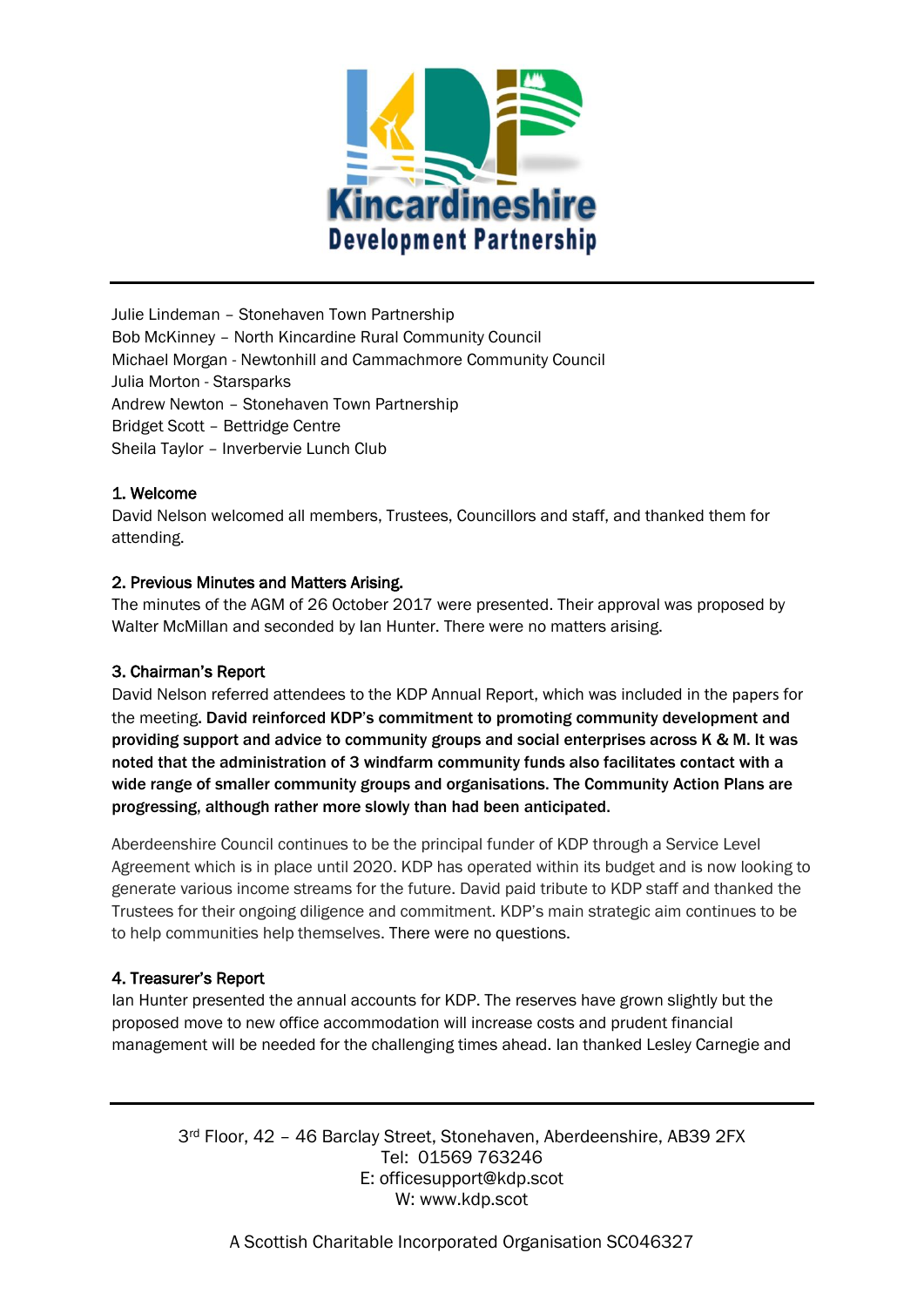

Charles Sands for their assistance in compiling and presenting the accounts. There were no questions.

# 5. Appointment of Board of Trustees

Notices of resignation had been received from George Greiss (October 2017), Caroll Evans (January 2018), Paul Melling (February 2018), David Evans (June 2018) and Jim Stuart (October 2018). In addition, Ron Sharp stood down as a o-opted Trustee in October 2018.

As per the KDP Constitution, all Community Council representatives are deemed to remain as Trustees until such time as they resign. Accordingly, the following Trustees all remain in place: Arbuthnott – Isabella Williamson Benholm & Johnshaven – Mairi Eddie Catterline, Kinneff & Dunnottar Community Council had nominated William Dargie as their representative following David Evans' resignation. William's nomination was agreed unanimously. Crathes, Drumoak and Durris – Marion McNeil Mearns – David Nelson Newtonhill, Muchalls and Cammachmore – Michael Morgan North Kincardine Rural Community Council - Bob McKinney Portlethen and District Community Council had nominated Ron Sharp as their representative following Paul Melling's resignation. Ron's nomination was agreed unanimously. Stonehaven – Ian Hunter

Also as per the Constitution, Community Group Trustees also remain in post until such time as they resign. The following Trustees all remain in place:

Portlethen Men's Shed – Walter McMillan

Stonehaven Town Partnership – Andrew Newton

The Bettridge Centre - Bridget Scott

Mearns Area Partnership had nominated Sandra Davison as their representative following Jim Stuart's resignation. Sandra's appointment was agreed unanimously.

No further nominations were received.

3rd Floor, 42 – 46 Barclay Street, Stonehaven, Aberdeenshire, AB39 2FX Tel: 01569 763246 E: officesupport@kdp.scot W: www.kdp.scot